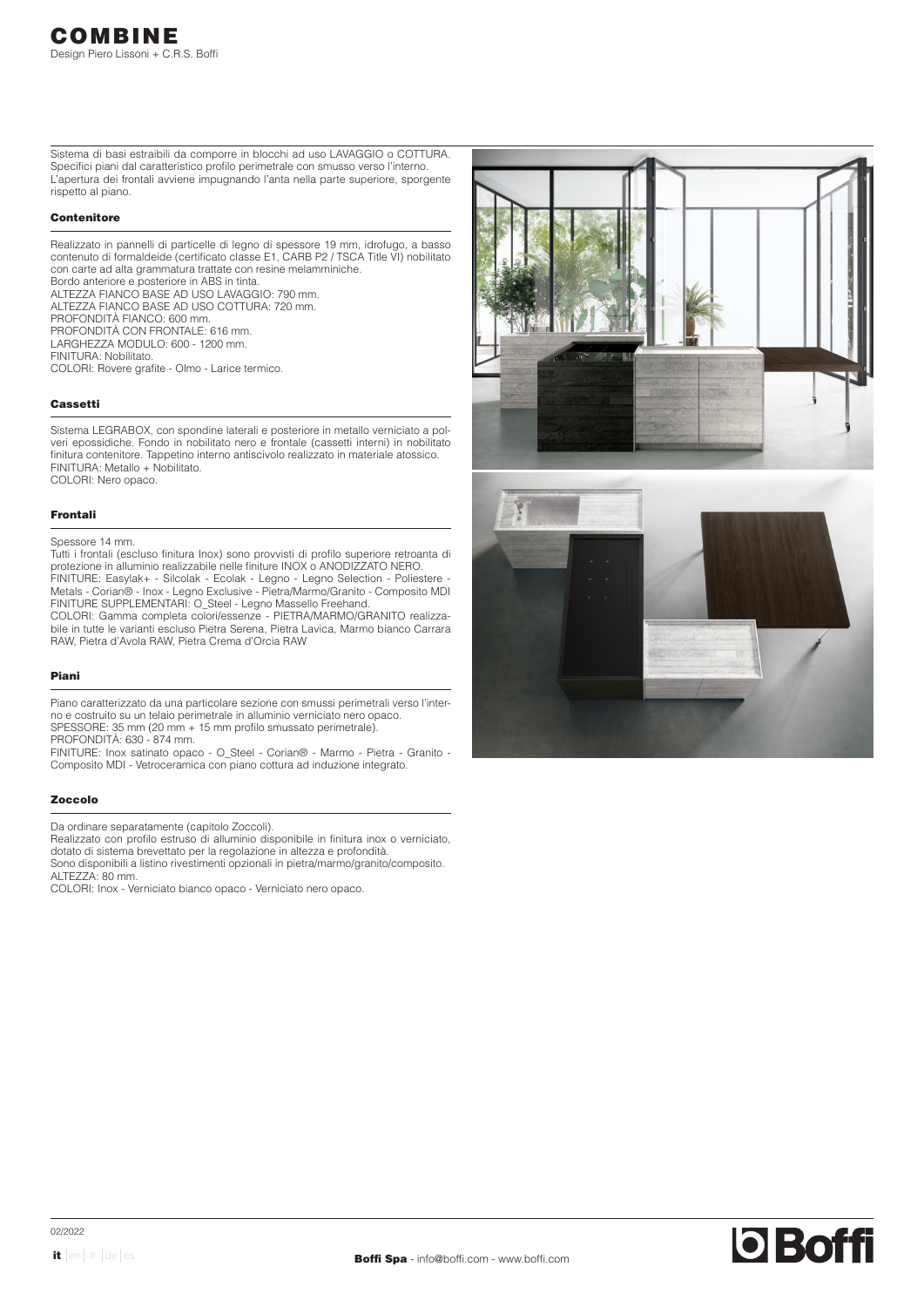Pull-out base units to be composed in kitchen blocks for WASHING or COOKING area. Specific worktops with bevelled perimeter profile, internally tilt. The fronts are opened by gripping the upper protruding part of the door.

## Carcass

Made of 19 mm thick wood particle board panels, waterproof, with low formaldehyde emission (class E1, CARB P2 / TSCA Title VI certified), treated with high performance melamine resin.

Front and back edges in ABS, same colour. SINK BASE UNIT SIDE PANEL HEIGHT: 790 mm. HOB BASE UNIT SIDE PANEL HEIGHT: 720 mm. SIDE PANEL DEPTH: 600 mm. DEPTH INCLUDING FRONT: 616 mm. MODULE WIDTH: 600 - 1200 mm. FINISH: melamine.

COLOURS: grey-graphite oak - elm - thermo-treated larch wood.

### Drawers

LEGRABOX system with sides and rear panel in epoxy-powder coated metal. Bottom in black melamine and front (of internal drawers) in melamine, same finish as carcass. Bottom is provided with non-toxic anti-slip mat. FINISH: metal + melamine.

COLOURS: matt black.

## Front panels

Thickness: 14 mm.

All front panels (except for doors in stainless steel) are equipped with an upper aluminium protecting band that is positioned internally the panel and that is available in STAINLESS STEEL or BLACK ANODISED finish.

FINISHES: Easylak+ - Silcolak - Ecolak - Wood - Wood Selection - Polyester - Metals - Corian® - Stainless steel - Wood Exclusive - Stone/Marble/Granite - MDI composite

ADDITIONAL FINISHES: O\_Steel - Solid wood Freehand.

COLOURS: full colours/species range - STONE/MARBLE/GRANITE full range excluded Serena stone, Lava stone, white Carrara marble RAW, Pietra d'Avola stone RAW, Pietra Crema d'Orcia stone RAW

## Worktops

Worktop, internally tilt to its surface, is characterized by bevelled edges and is built on an matt black painted aluminium frame.

THICKNESS: 35 mm (20 mm + 15 mm bevelled perimeter profile).

DEPTH: 630 - 874 mm.

FINISHES: matt satin stainless steel - O\_Steel - Corian® - Marble - Stone - Granite - MDI composite - Glass ceramic with integrated induction hob.

# Plinth

To be ordered separately (Plinth chapter).

Made of extruded aluminium profile, in stainless steel or painted finishes, with a patented mechanism for height and depth regulation.

Optional coverings in stone/marble/granite/composite are available.

HEIGHT: 80 mm.

COLOURS: stainless steel - matt white painted - matt black painted.

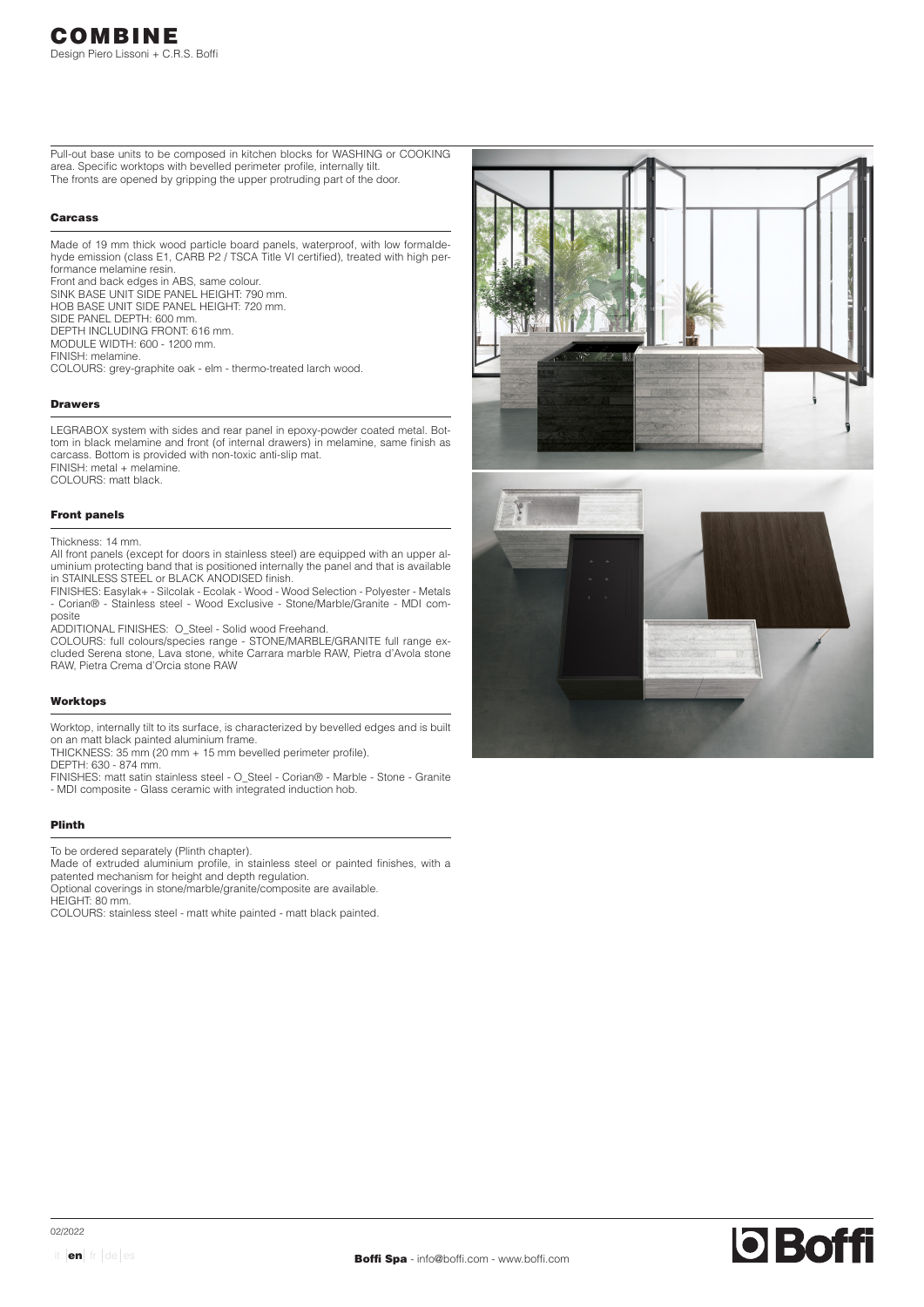Système de bases extractibles à composer en blocs en utilisation ÉVIER ou CUISSON. Plans spécifiques au profil périphérique caractéristique avec chanfrein vers l'intérieur. L'ouverture des façades s'effectue en saisissant la porte dans la partie supérieure, en saillie par rapport au plan.

## Caisson

Réalisé en panneaux de particules de bois d'épaisseur 19 mm, hydrofuge, à faible teneur en formaldéhyde (certifié classe E1, CARB P2 / TSCA Title VI) mélaminé avec papiers à haute densité avec résines mélaminiques. Chant avant et arrière en ABS de même couleur. HAUTEUR CÔTÉ BASE A UTILISATION ÉVIER: 790 mm. HAUTEUR CÔTÉ BASE A UTILISATION CUISSON: 720 mm. PROFONDEUR CÔTÉ: 600 mm. PROFONDEUR AVEC FAÇADE: 616 mm. LARGEUR MODULE: 600 - 1200 mm. FINITION: Mélaminé. COULEURS: Chêne graphite - Orme - Mélèze thermique.

## Tiroirs

Système LEGRABOX, avec rebords latéraux et arrière en métal peint avec poudres époxydes. Fond en mélaminé noir et façade (tiroirs internes) en mélaminé finition caisson. Petit tapis interne antidérapant réalisé en matériau atoxique. FINITION: Métal + Mélaminé.

COULEURS: Noir mat.

## Façades

Épaisseur 14 mm.

Toutes les façades (sauf finition Inox) sont dotées de profil supérieur et arrière porte de protection en aluminium réalisable dans les finitions INOX ou ANODISÉ NOIR sur la commande.

FINITIONS: Easylak+ - Silcolak - Ecolak - Bois - Bois Selection - Polyester - Metals - Corian® - Inox - Bois Exclusive - Pierre/Marbre/Granite - Composite MDI FINITIONS SUPPLEMENTAIRES: O\_Steel - Bois Massif Freehand.

COULEURS: Gamme complète couleurs/essences - PIERRE/MARBRE/GRANITE réalisable dans toutes les variantes sauf Pierre Serena, Pierre Lavique, Marbre blanc Carrara RAW, Pietra d'Avola RAW, Pierre Crema d'Orcia RAW

### Plans

Plan caractérisé par une section particulière avec chanfreins périphériques vers l'intérieur et construit sur cadre périphérique en aluminium peint noir mat. ÉPAISSEUR: 35 mm (20 mm + 15 mm profil chanfreiné périphérique). PROFONDEUR: 630 - 874 mm.

FINITIONS: Inox satiné mat - O\_Steel - Corian® - Marbre - Pierre - Granite - Composite MDI - Vitrocéramique avec plan de cuisson à induction intégré.

## Socle

A commander séparément (chapitre Socles).

Réalisé avec profil extrudé d'aluminium disponible en finition inox ou peint, doté de système breveté pour le réglage en hauteur et profondeur.

Des revêtements optionnels en pierre/marbre/granite/composite sont disponibles sur le tarif.

HAUTEUR: 80 mm.

COULEURS: Inox - Peint blanc mat - Peint noir mat.



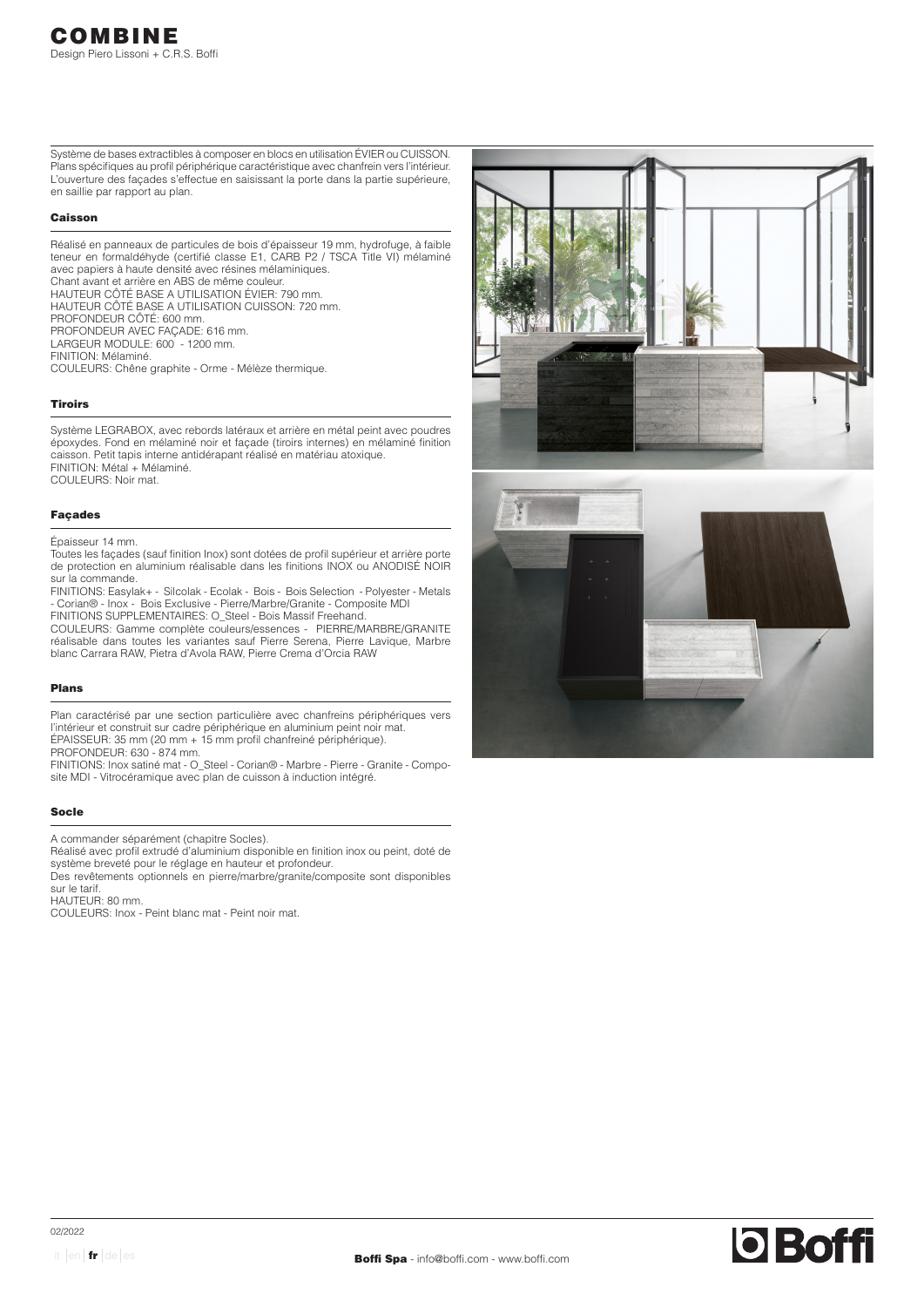Ausziehbare Unterschränke zum Zusammenstellen in Küchenblöcken für den Bereich SPÜLEN oder KOCHEN. Spezifische Arbeitsplatten mit abgeschrägtem Umfangsprofil, innen geneigt.

Die Frontpaneele werden geöffnet, indem der obere vorstehende Teil der Tür ergriffen wird.

# Schrankelement

Angefertigt aus Paneelen aus Spanplatte, Stärke 19 mm, wasserabweisend, mit geringem Formaldehydgehalt (zertifiziert Klasse E1, CARB P2 / TSCA Title VI), mit Melaminharzbeschichtung mit hoher Dichte.

Vordere und rückseitige Kante aus ABS in Ausführung.

UNTERSCHRANK FÜR SPÜLBECKEN SEITENTEIL HÖHE: 790 mm. UNTERSCHRANK FÜR KOCHFELD SEITENTEIL HÖHE: 720 mm.

SEITENTEIL TIEFE: 600 mm.

TIEFE MIT FRONTPANEEL: 616 mm.

BREITE ELEMENT: 600 - 1200 mm.

AUSFÜHRUNG: Melaminharzbeschichtung.

FARBEN: Eiche Grafitgrau - Ulme - Thermolärche.

## Schubladen

System LEGRABOX mit rückseitigen und seitlichen Blenden aus epoxidpulverlackiertem Metall. Boden mit Melaminharzbeschichtung schwarz und Frontpaneel (Innenschubladen) mit Melaminharzbeschichtung Ausführung Schrankelement. Rutschfeste Einlage aus ungiftigem Material. AUSFÜHRUNG: Metall + Melaminharzbeschichtung. FARBEN: Mattschwarz.

## Frontpaneele

## Stärke 14 mm.

Alle Frontpaneele (mit Ausnahme der Türen aus Edelstahl) sind mit einem oberen Aluminiumschutzband in EDELSTAHL oder SCHWARZ ELOXIERT ausgestattet. AUSFÜHRUNGEN: Easylak+ - Silcolak - Ecolak - Holz - Holz Selection - Polyester

- Metals - Corian® - Edelstahl - Holz Exclusive - Stein/Marmor/Granit - Agglomerat MDI

ZUSATZAUSFÜHRUNGEN: O\_Steel - Massivholz Freehand.

FARBEN: Vollständige Auswahl Farben/Holzarten - STEIN/MARMOR/GRANIT realisierbar in vollständige Auswahl außer Serena Stein, Lavastein, Marmor weiß Carrara RAW, Stein Pietra d'Avola RAW, Stein Pietra Crema d'Orcia RAW

## Arbeitsplatten

Arbeitsplatte, die sich durch eine besondere Sektion mit abgeschrägten Kanten auszeichnet, ist nach innen geneigt. Sie ist auf einem mattschwarz lackierten Aluminiumrahmen montiert.

STÄRKE: 35 mm (20 mm + 15 mm abgeschrägtes umlaufendes Profil).

TIEFE: 630 - 874 mm.

AUSFÜHRUNGEN: Edelstahl matt satiniert - O\_Steel - Corian® - Marmor - Stein - Granit - Agglomerat MDI - Glaskeramik mit integriertem Induktionskochfeld.

## Sockel

Separat zu bestellen (Kapitel Sockel).

Aus fließgepresstem Aluminium erhältlich in den Ausführungen Edelstahl oder lackiert, mit patentiertem System zur Justierung in der Höhe und der Tiefe. Optionale Verkleidungen in Stein/Marmor/Granit/Agglomerat sind verfügbar. HÖHE: 80 mm.

FARBEN: Edelstahl - Lackierung matt weiß - Lackierung mattschwarz.